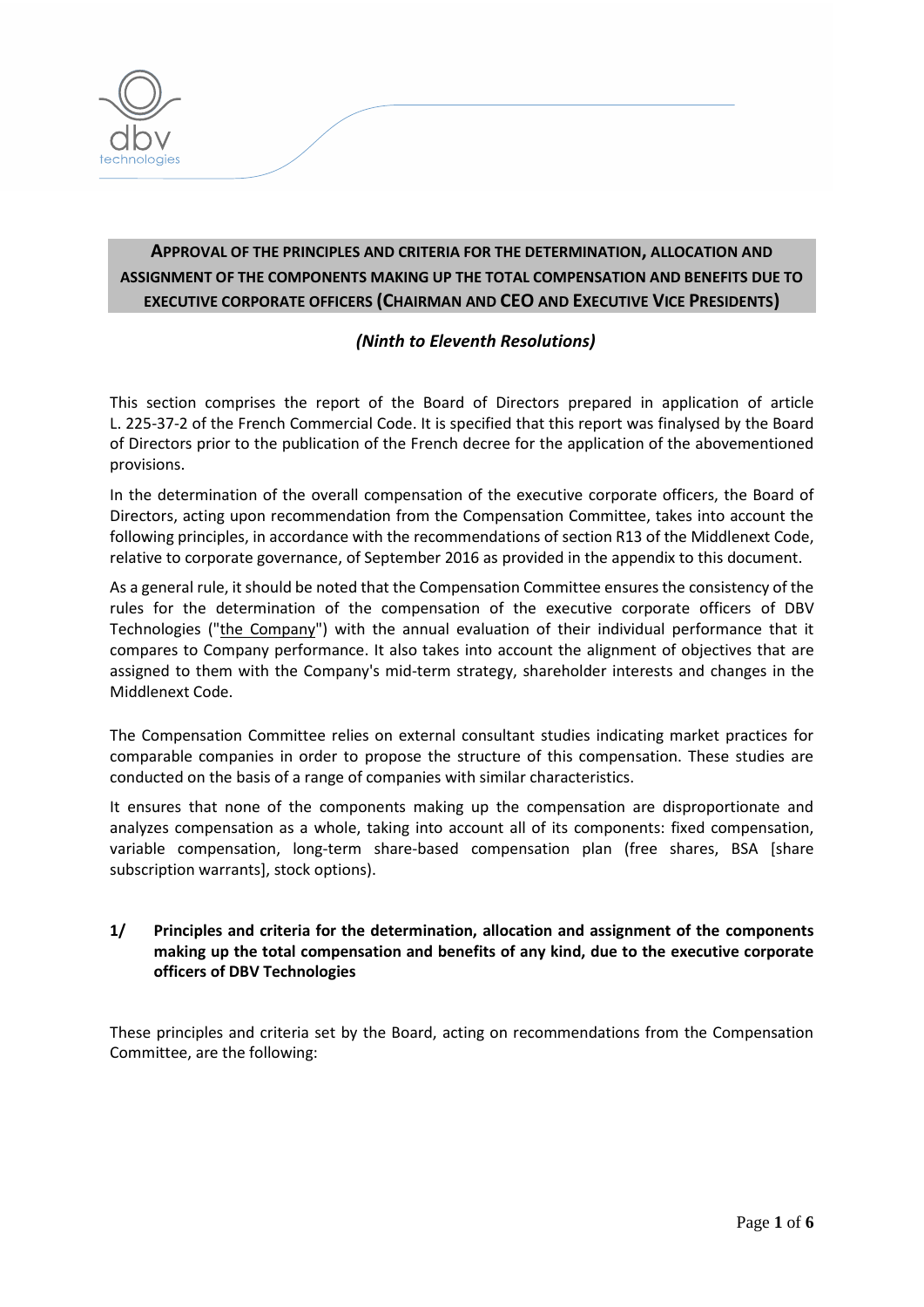

#### - *Fixed compensation (with respect to the corporate mandate)*

The fixed compensation of the executive corporate officers is determined by taking into account the level and the difficulty of responsibilities, experience in the post, seniority in the Company, and practices in comparable companies, as noted above.

This compensation is payable monthly, by twelfths.

#### - *Annual variable compensation (with respect to the corporate mandate)*

The executive corporate officers receive an annual variable compensation for which, the Board of Directors, acting upon recommendation from the Compensation Committee, defines the complex, demanding, precise and predetermined performance criteria each year, allowing for the comprehensive analysis of performance, aligned with the company's mid-term strategy and shareholder interests (primarily related to the status of R&D programs and the status of the premarketing of the products).

The precise nature and the level of achievement expected from these criteria is set by the Board of Directors, acting upon recommendation from the Compensation Committee, but they are not made public for reasons of confidentiality.

The target amount of the annual variable compensation of the Chairman and CEO and the Chief Operating Officer/CFO corresponds to 50% of the annual fixed compensation, it being specified that in the event of overperformance, the amount of the reference compensation for the calculation of the variable may be adjusted. In any event, the annual variable compensation of the latter is capped at a maximum of 65 percent of the annual fixed compensation.

In addition, the target amount of the annual variable compensation of the Executive Vice President/Responsible Pharmacist corresponds to 40% of his annual fixed compensation, it being specified that in the event of overperformance, the amount of the reference compensation for the calculation of the variable may be adjusted.

The payment of the components of the variable compensation for the year 2017 is subject to approval by the Ordinary General Meeting of the elements of compensation of executive corporate officers (Chairman and CEO, Executive Vice Presidents) paid or awarded for said fiscal year (ex-post vote).

#### - *Exceptional compensation (with respect to the corporate mandate)*

The Board of Directors may decide, acting on a proposal from the Compensation Committee, to grant an exceptional compensation to executive corporate officers under very particular circumstances (for example, because of their importance to the Company, of the involvement they require and the difficulties they present, especially in the case of a major Company operation.)

The exceptional compensation is capped at a maximum of 20% of the annual fixed compensation.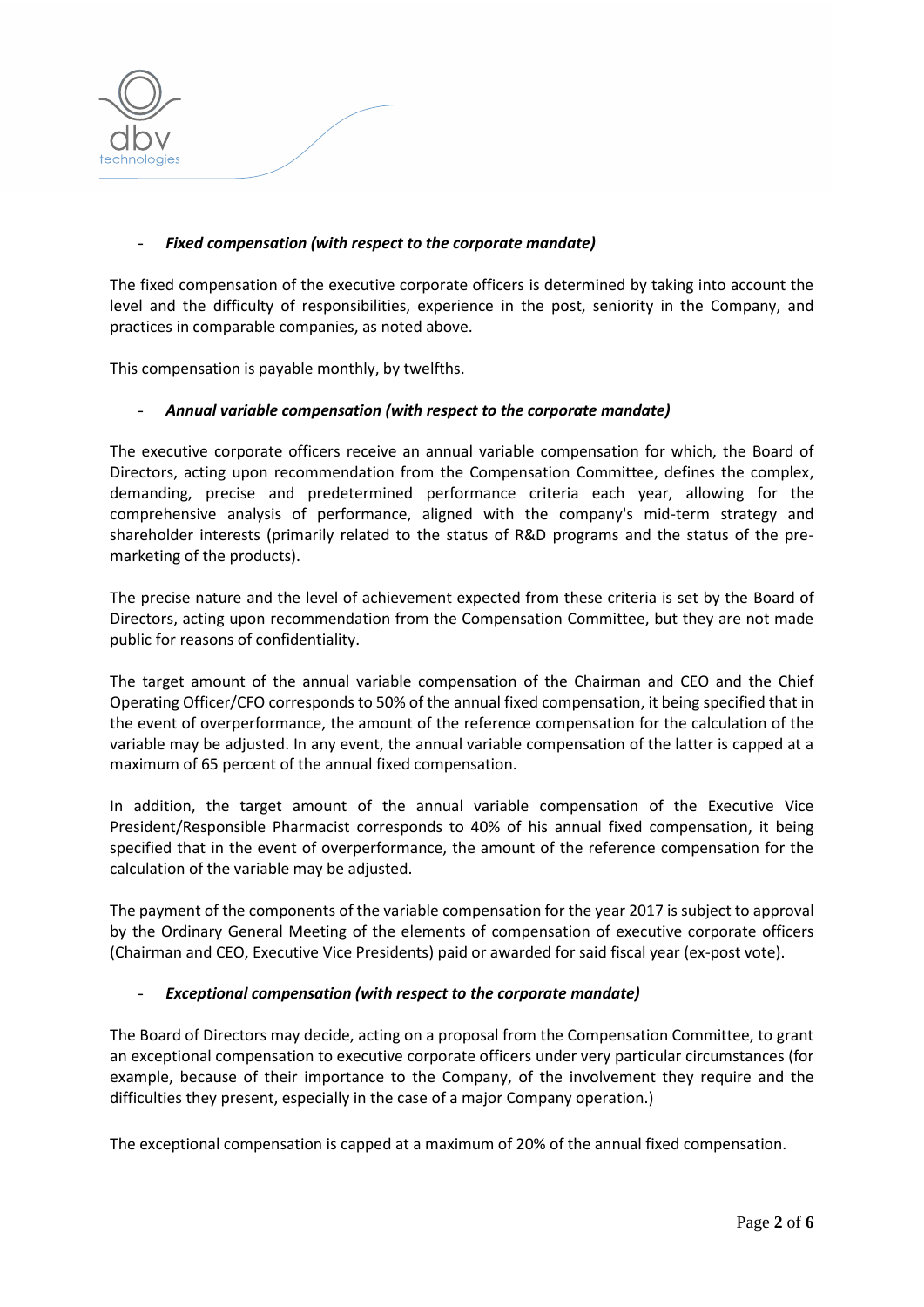

The payment of the elements of the exceptional compensation, as required, with respect to the year 2017 is subject to approval by the Ordinary General Meeting of the elements of compensation of executive corporate officers (Chairman and CEO, Executive Vice Presidents) paid or awarded for said fiscal year (ex-post vote).

#### - *Long term compensation (free shares, BSA [share subscription warrants], stock options)*

The Company bases itslong-term compensation policy on a global strategy of retention and motivation of its executives and employees that is competitive in terms of market practices in the pharmaceutical industry.

The long-term compensation policy established for executive corporate officers is based on the assignment of performance shares with **(i)** performance conditions linked to the status of the R&D programs and the achievement of specific objectives related to the preparation for the launch of the Company's main product in the North American market as well as a **(ii)** condition of presence.

These conditions apply equally to all executives benefiting from such assignments, as well as the vesting and presence conditions, and the vesting and retention periods.

The definitive acquisition of the free shares granted to the executive corporate officers is subject to a finding by the Board, acting on a proposal from the Compensation Committee, of the satisfaction of performance conditions set by the Board at the time of grant of said free shares.

The transfer of shares definitively acquired by the executive corporate officers is not possible during the abstention periods, in accordance with the applicable laws and regulations and the Company's "Insider trading" procedure.

Furthermore, executive corporate officers are, in accordance with the law and according to the terms adopted periodically by the Board of Directors, subject to a retention obligation of a significant number of shares.

In terms of grant of free shares, the Board decided to set the amount of shares granted for free that must be retained by the executive corporate officers, until the termination of their duties, at 10 percent.

The Board grants free shares every year, during the same calendar periods, except in the case of justified decision and exceptional circumstances.

Given the fact that the Company, under its employee recruitment and compensation policy, has already granted nearly 10% of its capital in the form of free shares, the Board of Directors reserves the right to assign BSAs [share subscription warrants] and stock options (subject to performance condition(s)) to executive corporate officers.

In terms of stock options, the Board has set the number of registered shares to be retained by the Chairman and Chief Executive Officer, until the termination of his duties, at 10% of the acquired shares.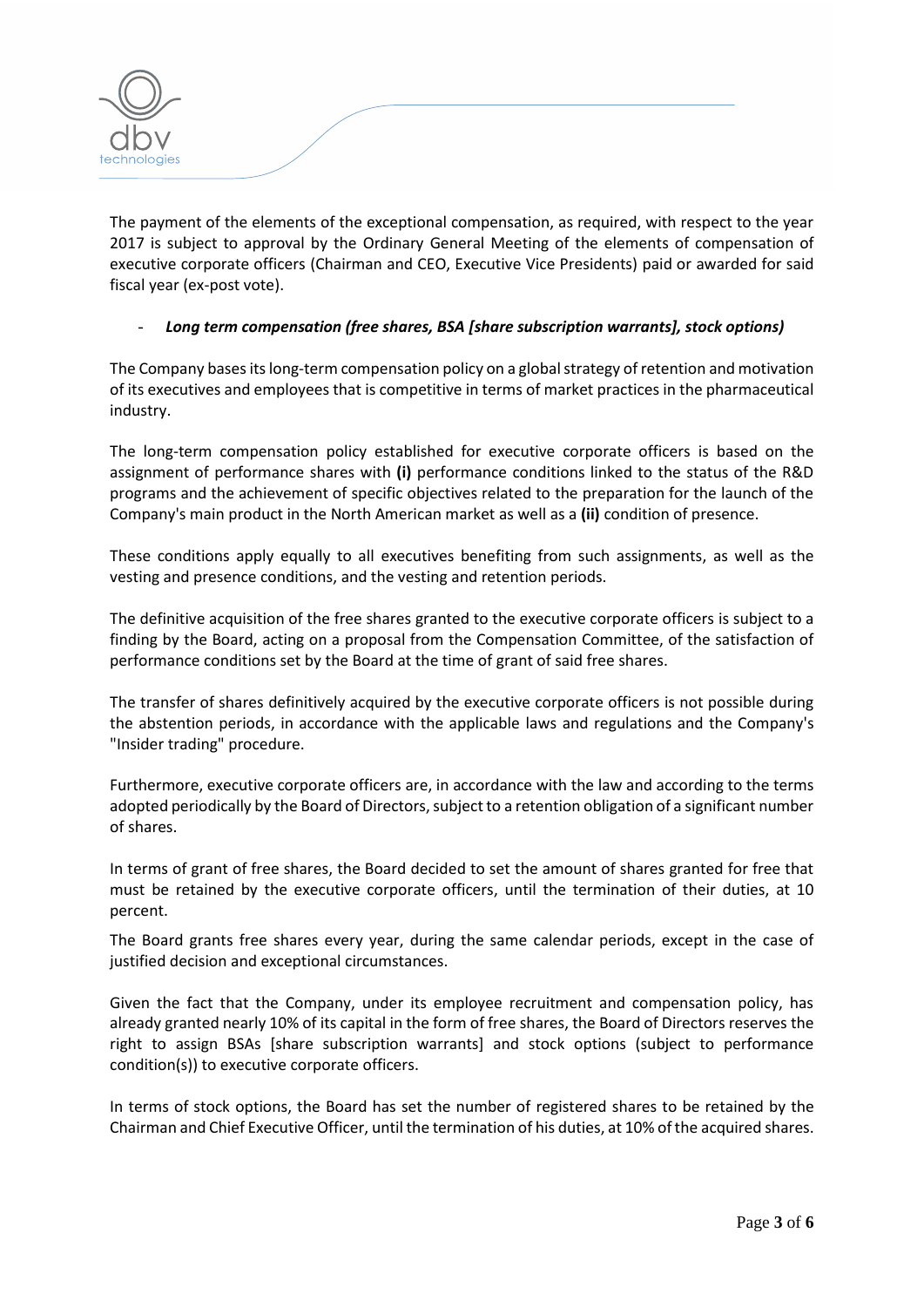

- *Attendance fees*

Nil

**Benefits of any kind** 

Nil

#### **2 / Commitments with respect to the executive corporate officers on the basis of article L.225-42-1 of the French Commercial Code.**

#### - *Severance Pay*

Any commitment to pay severance to an executive corporate officer is subject to the approval of the Company's General Shareholders' Meeting, in accordance with article L.225- 2-1 of the French Commercial Code.

Moreover, the payment of severance to an executive corporate officer is subject to the finding by the Board of the satisfaction of performance conditions set by the Board.

To date, only the Chairman and Chief Executive Officer receives severance pay in the event of termination of his duties as Executive Officer, for any reason, except in the case of dismissal or nonrenewal that he did not consent to, pursuant to a violation of the law or of the Company bylaws or serious misconduct or gross negligence.

The gross amount of the allowance is equal to the sum of the gross compensation that the Chairman and Chief Executive Officer will have received from the Company in any capacity, over the course of the eighteen (18) months prior to departure, if at least two of the following three criteria are met on the date of departure:

- a management structure allowing for the marketing or a collaboration relative to Viaskin® Peanut is in place, it being specified that this criterion will be considered fulfilled if, at the date of departure, the 5 following functions are actually carried out within the Company: Technical Director, Development Director, Chief Financial Officer, Head of Strategic Marketing and Head of Research;
- a market capitalization equal to at least € 80 million;
- at least three Viaskin® projects currently being developed.

## - *Non-compete commitment*

Nil

- *Retirement*

Nil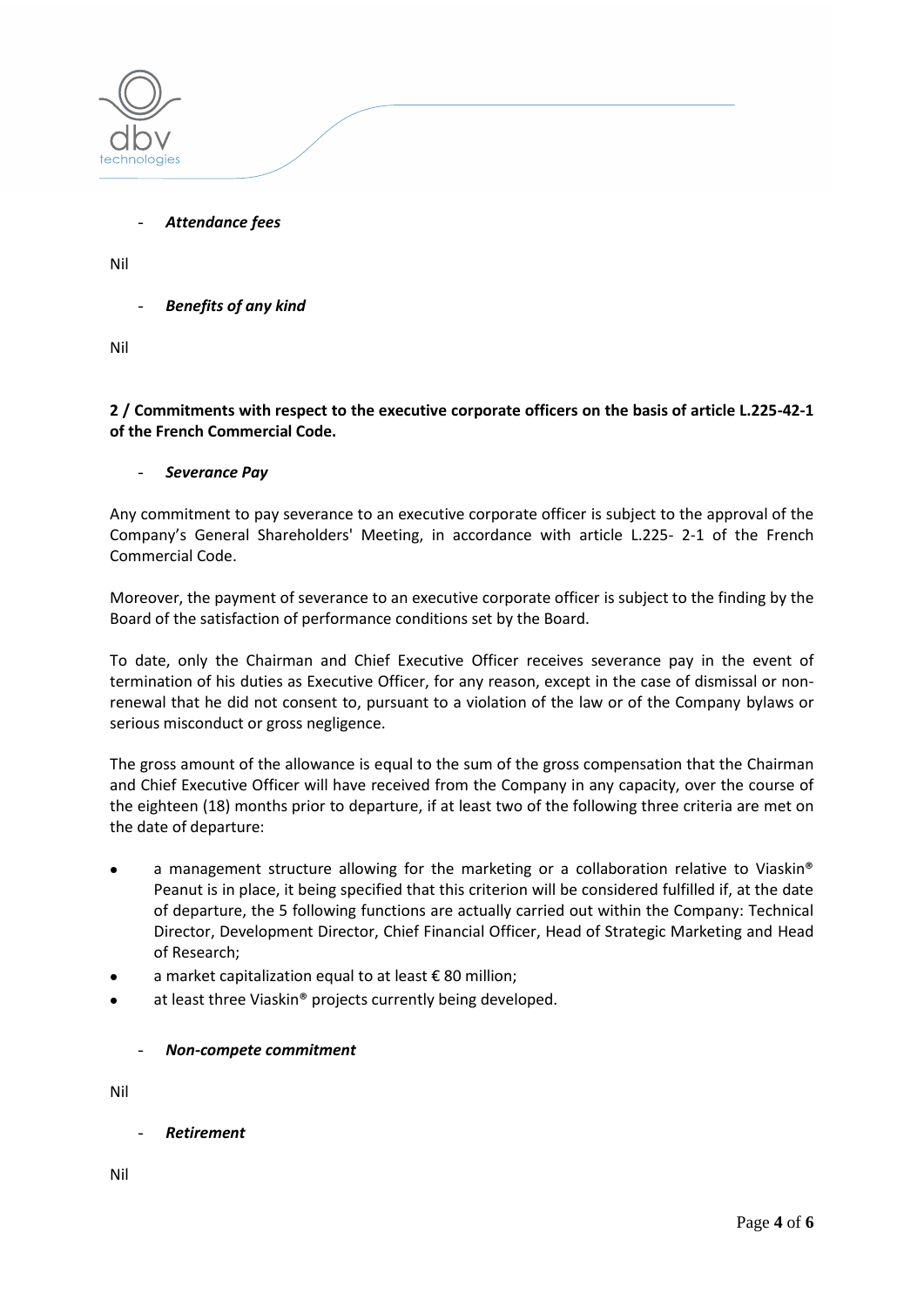

#### **3/ Agreement(s) between the Company or a subsidiary and the executive corporate officers**

#### - *Employment contract*

Mr. Pierre-Henri Benhamou, in his capacity as Chairman and CEO does not have an employment contract.

The Executive Vice Presidents, namely, Mr. David Schilansky (COO) and Mr. Laurent Martin have an employment contract, respectively as the Company's Chief Financial Officer, on the one hand, and the Company's Development Director and Responsible Pharmacist, on the other.

The variable and fixed portions of the compensation received by the Executive Vice Presidents with respect to their technical functions, as opposed to their executive corporate officers mandate, follow the same rules and criteria of determination, allocation and assignment as those established for the compensation paid to them as executive corporate officers.

We invite you to approve, by means of a vote in favor of the ninth to eleventh resolutions, the principles and criteria presented above.

**The Board of Directors**